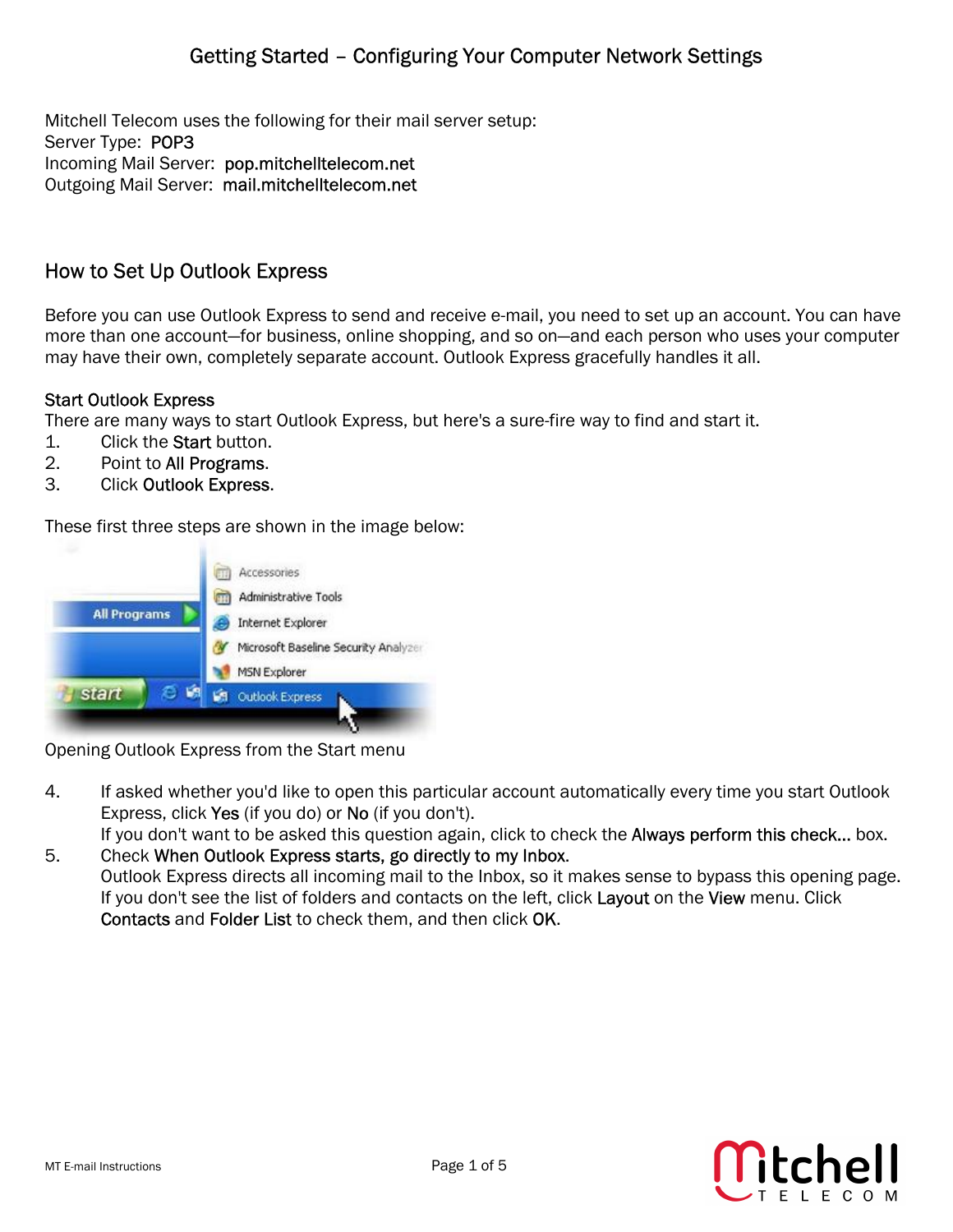

## Set Up an Outlook Express E-Mail Account

The Internet Connection Wizard makes short work of setting up your online mailbox by walking you through each step for every e-mail account you set up.

1. Before you get going, make sure you know your email address and password.

#### First, information about the e-mail servers:

- $\triangleright$  The type of e-mail server you use: POP3
- $\triangleright$  The name of the incoming e-mail server: pop.mitchelltelecom.net
- ¾ The name of the outgoing e-mail server: mail.mitchelltelecom.net

### Second, information about your account:

- $\triangleright$  Your account name and password
- 2. Start Outlook Express, and on the Tools menu, click Accounts. If the Internet Connection Wizard starts up automatically, skip ahead to step 4.
- 3. Click Add, and then click Mail to open the Internet Connection Wizard.



- 4. Mail option from the Add button
- 5. On the Your Name page of the wizard, type your name as you want it to appear to everyone who gets e-mail from you, and then click **Next**. Most people use their full name, but you can use any name even a nickname—that people will recognize.
- 6. On the Internet Explorer Address page, type your e-mail address, and then click Next.
- 7. On the E-mail Server Names page, fill in the first block of information that you gathered from Mitchell Telecom in step 1, and then click Next.

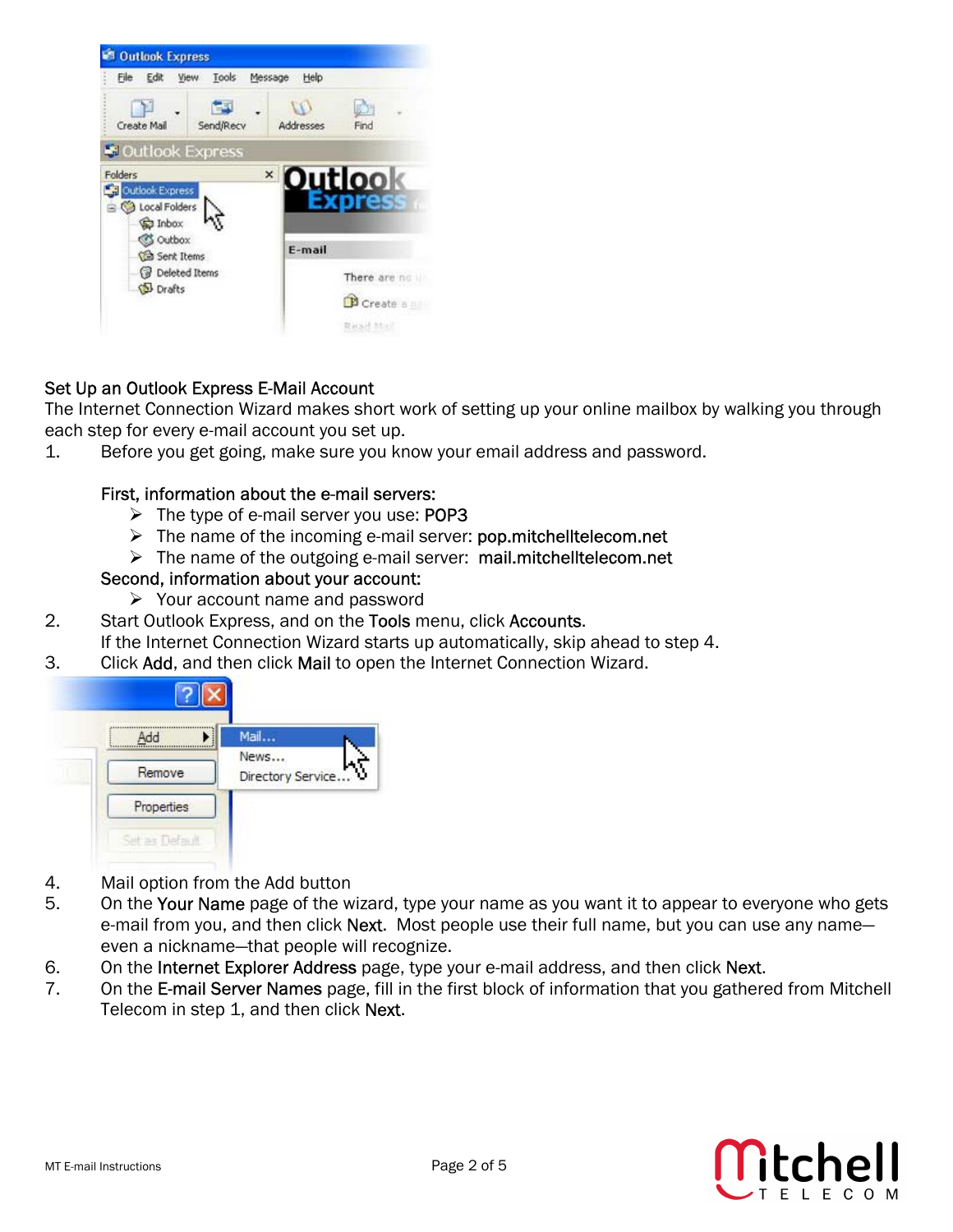8. On the Internet Mail Logon page, type your account name and password.

| <b>Internet Mail Logon</b>                                    |                   |
|---------------------------------------------------------------|-------------------|
| Type the account name and password your Internet service pro- |                   |
| Account name:                                                 | katiemw           |
| Password:                                                     |                   |
|                                                               | Remember password |

Internet Connection Wizard's Internet Mail Logon Note: If you're concerned about break-ins to your e-mail, click to clear the check in the Remember Password box. You'll then be prompted for the password each time you send or retrieve mail.

9. Click Next, and then click Finish. You're ready to send your first e-mail!

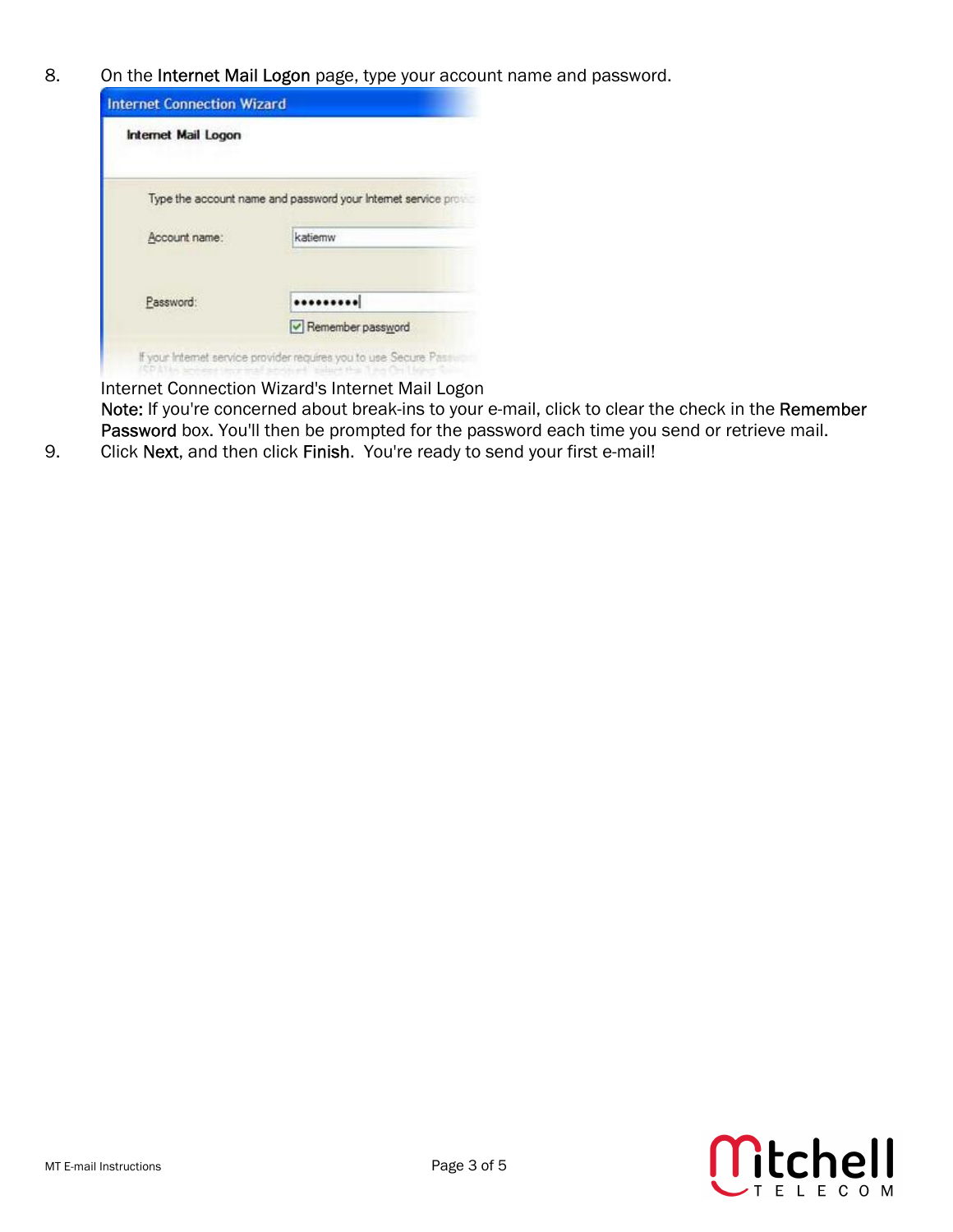# How to Set Up Outlook

## Start Outlook

There are many ways to start Outlook, but here's a sure-fire way to find and start it.

- 1. Click the Start button.
- 2. Point to All Programs.
- 3. Click Microsoft Office and then click Outlook.

#### Set Up an Outlook E-Mail Account

- 4. On the Tools menu, click E-mail Accounts.
- 5. The E-mail Accounts command is on the Tools menu in Microsoft Office Outlook 2003 and Microsoft Outlook 2002. If you are using an earlier version of Outlook, the following instructions do not apply. Outlook 2000, Outlook 98, and Outlook 97 were released before Microsoft started posting its online Help topics for viewing on the Internet. Therefore, your best opportunity for finding written help is to use the Help that is included within those products.
- 6. Select Add a new e-mail account, and then click Next.
- 7. Select POP3 e-mail server used for your account, and then click Next.
- 8. In the appropriate boxes, type the information given to you by Mitchell Telecom.
	- ¾ Your Name
	- $\triangleright$  Your E-mail Address
	- $\triangleright$  The name of the incoming e-mail server: pop.mitchelltelecom.net
	- ¾ The name of the outgoing e-mail server: mail.mitchelltelecom.net
	- ¾ Your User Name
	- ¾ Your Password

#### Notes:

You have the option of having Outlook remember your password by typing it in the Password box and selecting the Remember password check box. While this means that you won't have to type in your password each time you access the account, it also means that the account is vulnerable to anyone who has access to your computer.

9. Click Test Account Settings to verify that your account is working. If there is missing or incorrect information, such as your password, you will be prompted to supply or correct it. Be sure your computer is connected to the Internet.